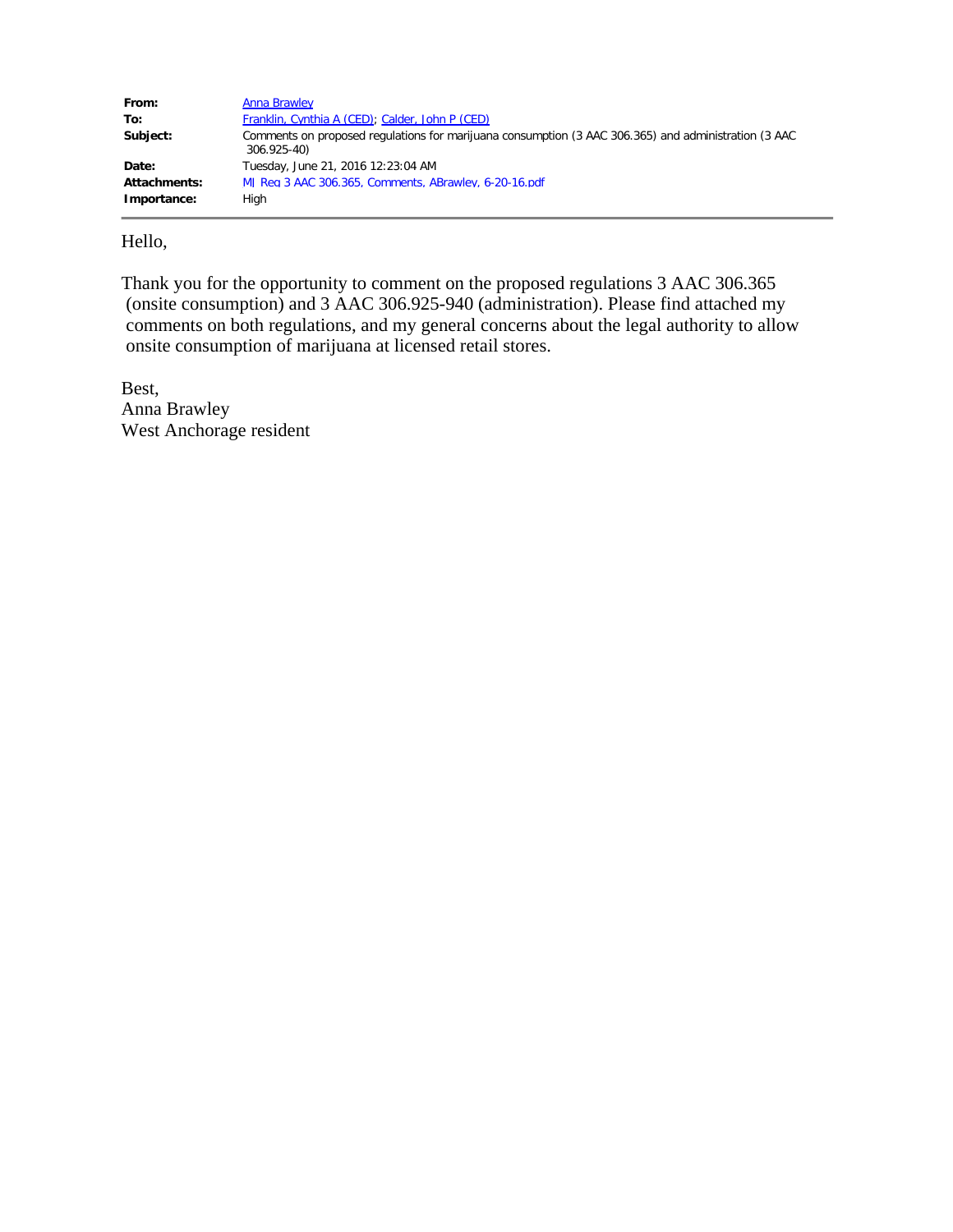To: Marijuana Control Board

Attn: Cynthia Franklin, [cynthia.franklin@alaska.gov](mailto:cynthia.franklin@alaska.gov) and John Calder, [john.calder@alaska.gov](mailto:john.calder@alaska.gov) From: Anna B. Brawley, Anchorage resident Date: Submitted June 20, 2016 Re: Public comments on marijuana control regulations for onsite consumption at licensed retail stores, published May 12, 2016

The following comments are in response to the proposed regulations for consumption of marijuana at licensed retail stores. As always, thank you for the opportunity to comment and participate in this process.

*3 AAC 306.365*: **I oppose the concept of onsite consumption at marijuana businesses at this time, and believe this concept was advanced by the Marijuana Control Board without public discourse or input.** Ballot Measure 2 was clear, the public consumption of marijuana was intended to remain illegal until subsequent legislative action directed otherwise. The language in the ballot measure, voted on by the public and now enacted in AS 17.38.040, does not allow for public consumption of marijuana. The first regulations adopted by the Board in February 2015 to define "public" supports this restriction. The draft regulations released for public comment in fall 2015 about business licenses specifically prohibited public consumption and onsite consumption at retail stores, and were only changed with an amendment during a Board meeting, after public comment was closed. The decision of whether to allow public consumption of marijuana did not provide sufficient opportunity for public input at the appropriate time, and has now been proposed for regulation without sufficient public discourse about the concept as a whole. To date, no other state has allowed, through legislation or regulation, this activity. Existing state law has established retail stores as public places: AS 18.80.300(16) defines a public place as "a place that caters or offers its services, goods, or facilities to the general public," even if (like alcohol and marijuana establishments) the law restricts who can enter the premises, in both cases adults at least 21 years of age. I believe that allowing this activity is not in accordance with the language or intent of the ballot measure, or the subsequent laws put into place in AS 17.38, and believe that it is also premature of our state to allow this activity when the legal market has not even begun to operate, nor do we know what impacts this transitional period will have on the public. I urge the Board to seek additional legal counsel on this matter, and if possible publish a legal opinion from the Department of Law providing documentation of the legal authority (if any) that would allow the Board to enact regulations to allow this activity which seems to be expressly prohibited in statute.

*3 AAC 306.365*: **Objections to the entire concept notwithstanding, if this regulation is advanced and the Board has sufficient legal authority to do so, I support the language regarding what licensees can and cannot do with this endorsement**. Specifically, I strongly support provisions (f)(5) [the second #5, there are two in the draft)] through (f)(10). Allowing consumption of a psychoactive substance in a public place should have clear boundaries, as the effects of this activity will no doubt have other impacts and costs, as is the case with consumption (and overconsumption) of alcohol. Because we have no specific precedent from another state to guide this regulation, it is important to proceed with caution and, to the extent possible, learn from regulation of alcohol, from which some of this language was taken. In particular, it is very important not to encourage overconsumption or irresponsible consumption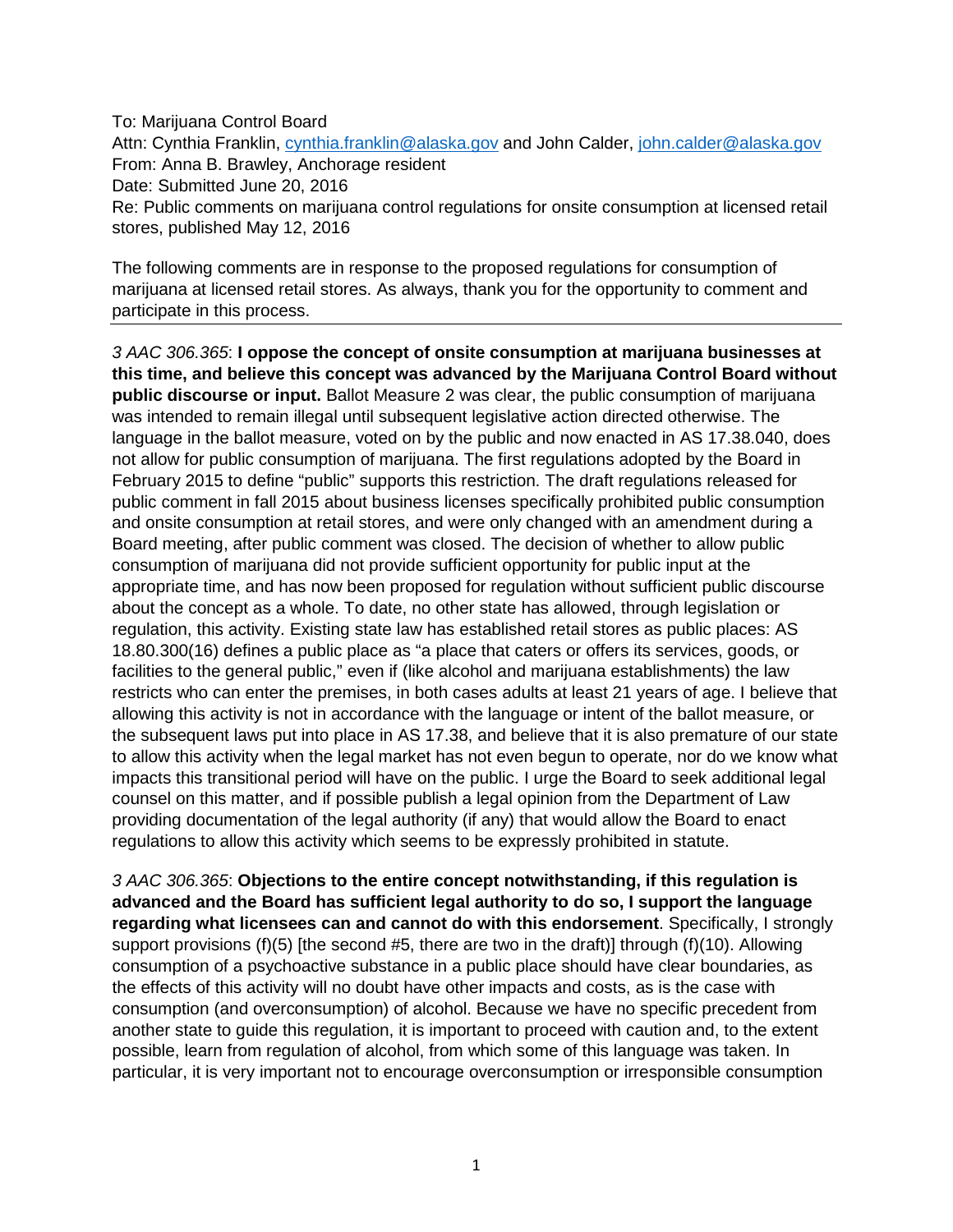by providing free samples, using pricing incentives or discounts to encourage more consumption, or allowing marijuana as a gaming prize.

I do not have sufficient knowledge to say whether the maximum allowed amounts for sale are an appropriate serving size for a single sitting, but I support defined limits that are a reasonable serving for one sitting.

In (f)(11) I was not sure what 3 AAC 306.365(h)(5) – 3 AAC 306.365(h)(10) refer to, as they are not included in the draft regulation, and believe these are typos?

**I support the ability of local governments to protest a consumption endorsement, and to be able to protest separately from the underlying license**. Because the activity is significantly different from the underlying license—allowing people to consume the products at the store, rather than purchasing for consumption at home or elsewhere—it is appropriate for a local government to evaluate this activity separately and express any concerns with the possible impacts of that activity on the public health, safety and welfare. I also understand the rationale of requiring local governments to enforce and monitor any additional conditions placed on the license, as each jurisdiction may have its own concerns or regulations beyond those of the state. However, I am curious whether these would primarily enforced by local peace officers? Would other city or borough personnel be empowered to enforce conditions placed on a stateissued license, such as a health inspector or environmental health staff person? There may be additional need to clarify with local governments under what authority they would be enforcing state license provisions, if they do not have their own local licensing system.

**Additionally, I support the proposed regulations regarding administration of the Marijuana Control Board** (3 AAC 306.925-940). I especially support 3 AAC 306.940: the Marijuana Control Board is the state's regulatory body that is charged with regulating and enforcing marijuana business laws and regulations in the public interest. It is important to provide a formal mechanism for public input on this body's decisions during meetings as well as in writing.

Sincerely,

Anna B. Brawley